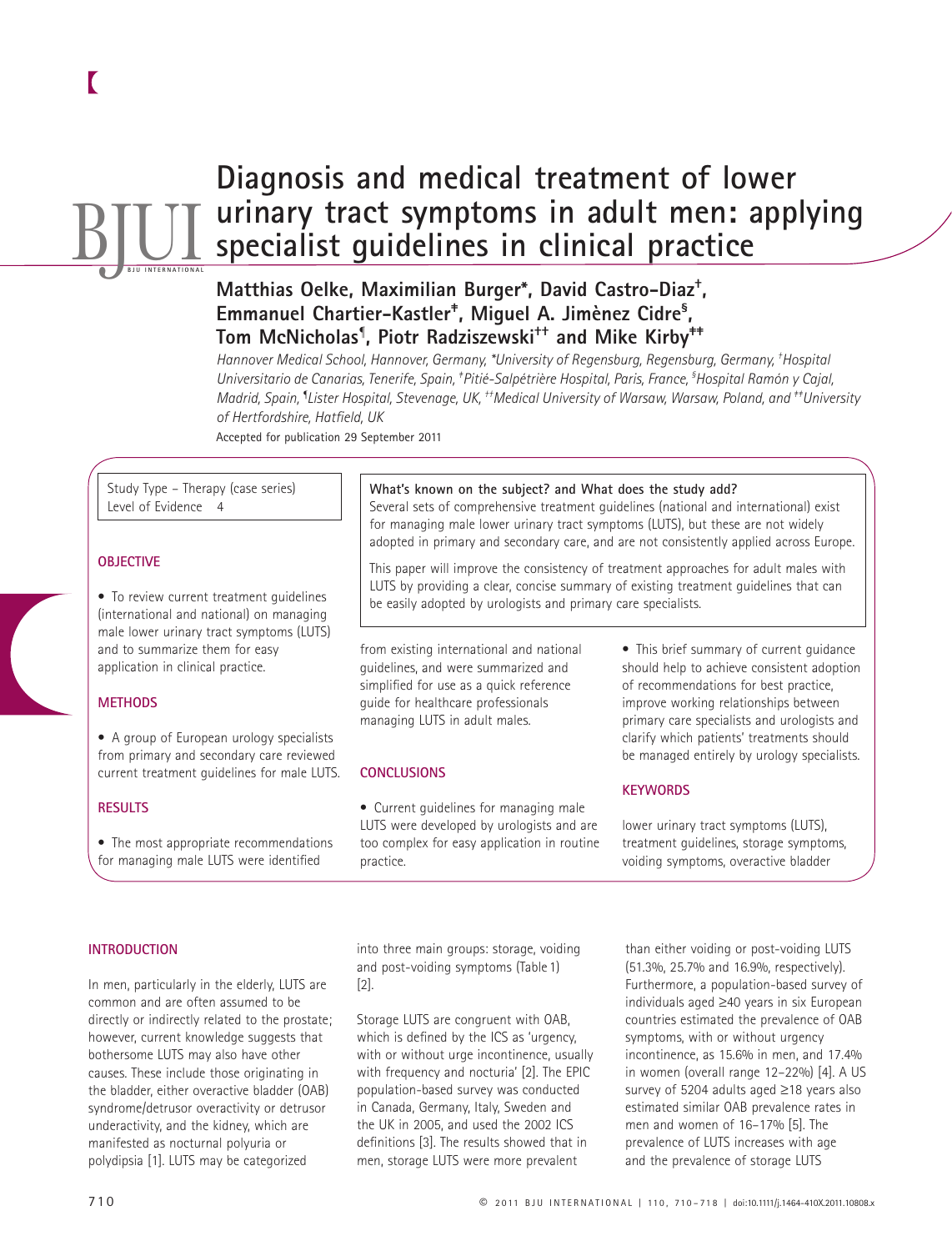## *TABLE 1 Classifi cation of LUTS: storage, voiding and post-micturition symptoms*

| Storage           | Voiding                 | Post-micturition (voiding) |
|-------------------|-------------------------|----------------------------|
| • Frequency       | • Slow stream           | • Post-micturition dribble |
| $\bullet$ Urgency | • Splitting or spraying | • Feeling of incomplete    |
| • Nocturia        | • Intermittency         | emptying                   |
| • Incontinence    | • Hesitancy             |                            |
|                   | • Straining             |                            |
|                   | • Terminal dribble      |                            |

increases with age among men specifically  $[6]$ .

 The negative impact of OAB symptoms and LUTS on health-related quality-of-life (HRQoL) is well documented  $[7-10]$ , and has far-reaching effects on daily life that can adversely affect functionality and productivity at work [11]. Based on a prevalence of 18.6%, the social costs of OAB among community-dwelling adults in the USA have been estimated at nearly \$25 billion per annum, with the cost of managing OAB symptoms 2.6 times higher among adults aged < 65 years than among adults aged  $≥65$  years [12]. Despite these economic data, the number of patients receiving treatment remains low. In analyses of a database of over 1 million men in the UK, diagnoses of storage and voiding LUTS were rare compared with population prevalence estimates, and only 6 – 7% of men diagnosed with storage LUTS received antimuscarinics [13], perhaps owing to the misconception that antimuscarinics are not as effective as  $\alpha$ -blockers or  $5\alpha$ -reductase inhibitors in men, or fears about acute urinary retention (AUR). The undertreatment of men with OAB medication was also reported by Helfand *et al.* [14]; in their study, only 24.4% of men with OAB symptoms received appropriate treatment.

 National and international guidelines on the recommended treatment approaches for male LUTS have been introduced [1,15-17]. The majority of treatment guidelines (AUA, European Association of Urology [EAU], and International Consultation on Incontinence) have been developed by urologists, who recommend assessment and treatment paths for their urological colleagues. The current challenge is thus to address the gap between guidelines developed in secondary care and routine clinical management of

LUTS in primary care, where the majority of patients are assessed and treated. While the guideline developed by the National Institute for Health and Clinical Excellence (NICE) in the UK is aimed specifically at primary care physicians and specialist nurses, in practice the same gap needs to be bridged between specialist-developed guidelines and their adoption and practical implementation within primary care. The present paper reviews and interprets the current management guidelines for male LUTS and provides a simple and practical guide to their application.

#### **METHODS**

 A group comprising urologists, surgeons and a primary care specialist from across Europe was convened to discuss the practicality of current treatment guidelines and to what extent they are applied in clinical practice. The group identified the most recently published (within 5 years) and widely adopted treatment guidelines developed in the English language (listed below) and reviewed their recommendations. The most appropriate recommendations were combined and summarized into a simple, practical guide to diagnosing and treating male LUTS across primary and secondary care specialities.

- AUA: Guideline on the management of  $RPH$   $[16]$
- EAU: Guidelines on the treatment of non-neurogenic male LUTS [1].
- International Consultation on Incontinence Recommendations of the International Scientific Committee: Evaluation and treatment of urinary incontinence, pelvic organ prolapse, and faecal incontinence [15].
- NICE clinical quideline 97. LUTS. The management of LUTS in men [17].

## **RESULTS**

## CASE FINDINGS

 Physicians need to communicate well with their patients if they are to identify individuals who have LUTS. In general, men with LUTS can be identified opportunistically through routine health checks or from bothersome symptoms they proactively report to their doctor. Physicians should actively question all men aged ≥40 years as part of a general health check, or those with co-morbidities who are being actively monitored within primary care, to help identify LUTS.

 Patients may think that their symptoms are trivial and might not realise that LUTS can generally be easily managed, so asking a few simple questions can help to bring any specific problems to the attention of a physician [18]. Should a patient answer 'yes' to any question listed below, and a diagnosis of LUTS is suspected, then further assessments should be performed to identify the cause and determine the most appropriate management option. These questions, although not formally validated, are used widely in clinical practice and can be easily translated and understood by patients.

#### **Key points 1**

*Actively question all men aged ≥ 40 years as part of a general health check, or those with comorbidities and who are being actively monitored to identify potential LUTS*

- 1. Do you have problems with your bladder?
- 2. Do any of the symptoms listed below bother you?
	- a. Do you need to get up more than once in the night to urinate? b. Have you noticed it is more difficult to pass (void) urine, or do you have the need to pass urine more frequently or with greater urgency?
- 3. Would you like to receive treatment
- for your bladder symptoms?

#### MINIMUM DIAGNOSTIC REQUIREMENTS

 Current treatment guidelines for male LUTS recommend an assortment of diagnostic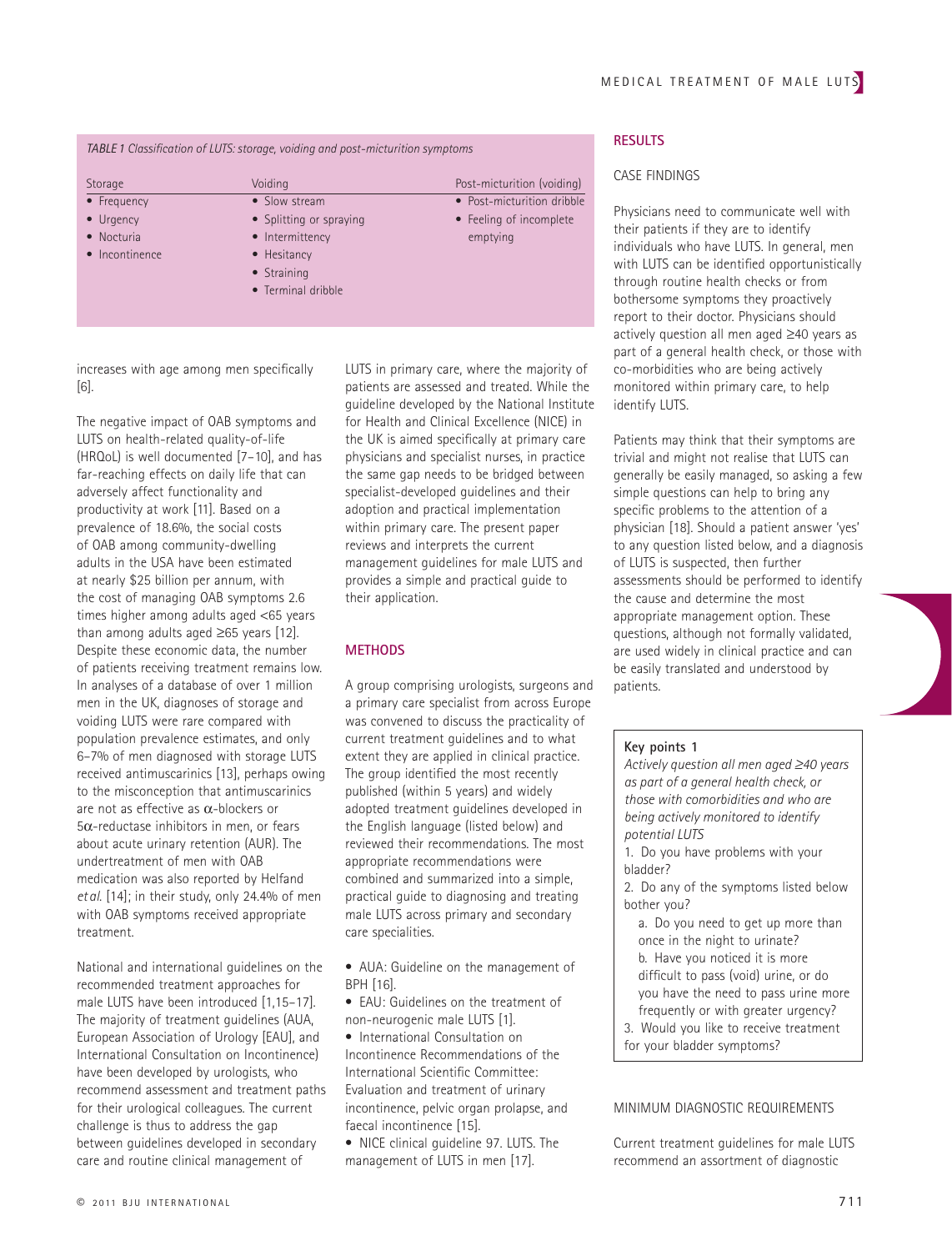## OELKE *ET AL.*

tests and initial assessments. Combining these various recommendations produces a comprehensive list of assessments that may be carried out in primary care by most non-specialists as well as urologists. The list is summarized in Table 2. A full medical history is essential and should include detailed use of medications (prescription and over the counter). Physical examination of the abdomen and genitalia, gross neurological examination and DRE are all required. In addition, urinary frequency volume charts, and urine dipstick tests should be used, and post-void residual urine volume (PVR) should be quantified when incomplete bladder emptying is suspected and antimuscarinic treatment is intended  $[1.19]$ 

 After the completion of all these assessments, baseline symptoms should be assessed separately using the IPSS. This questionnaire can be self-administered by patients and provides a set of reference values to allow the accurate quantification of LUTS or subsequent changes in response to treatment. Specifically, a total score of 1-7 indicates mild symptoms, a total score of 8-19 moderate symptoms and a total score of 20-35 severe symptoms. In addition, PSA testing can be offered at the physician's discretion if LUTS are suggestive of benign prostate enlargement (BPE), the prostate feels abnormal on DRE, or the patient is concerned about prostate cancer. However, assessment of PSA levels is most useful in patients who require treatment for BPE or to identify those men who are at risk of disease progression. Patients with symptoms or signs indicative of prostate cancer should be referred for and managed within specialist care.

#### TREATMENT STRATEGIES

 Once a diagnosis and the origin of LUTS has been established, a management programme should be developed that is acceptable to the physician (primary care or urologist) and the patient. Men with mild to moderate uncomplicated LUTS and minor bother only, should be conservatively managed within primary care with lifestyle advice (e.g. reduction or adjustment of fluid intake, avoidance of caffeine, alcohol or artificial sweeteners). exercises (e.g. bladder training and pelvic

#### *TABLE 2 Minimum diagnostic assessments for men with suspected LUTS*

| Assessment                  | Reason                                                                                                                             |
|-----------------------------|------------------------------------------------------------------------------------------------------------------------------------|
| 1. Medical history          | • To identify all possible causes of symptoms and any<br>comorbidities.                                                            |
|                             | Patients with neurogenic disorders (e.g. cerebral infarction,                                                                      |
|                             | multiple sclerosis, Parkinson's disease, pelvic disorders/surgery,                                                                 |
|                             | diabetes mellitus) should all be referred to specialist care.                                                                      |
| 2. Current medication       | • To ensure medication is not causing or exacerbating symptoms.<br>The following drug classes are known to exert anticholinergic-  |
|                             | type effects and cause LUTS: antihistamines (e.g.                                                                                  |
|                             | diphenhydramine and hydroxyzine), muscle relaxants (e.g.                                                                           |
|                             | baclofen and hyoscyamine), tricyclic antidepressants (e.g.                                                                         |
|                             | amitriptyline and nortriptyline), loop diuretics (e.g. furosemide                                                                  |
|                             | and torasemide) plus certain herbal remedies and over-the-                                                                         |
| 3. Physical examination     | counter products, such as cold and flu remedies.<br>• To assess any potential physical causes of LUTS (e.g. phimosis,              |
| (abdomen/genitalia)         | meatus stenosis, penile cancer or chronic urinary retention).                                                                      |
| 4. Gross neurological       | • To exclude neurogenic disorders with possible influence on the                                                                   |
| examination                 | bladder.                                                                                                                           |
| 5. DRE                      | • To estimate prostate size and exclude prostate cancer, rectum                                                                    |
|                             | cancer, intestinal or pelvic floor disorders or prostatitis.                                                                       |
| 6. Urine dipstick test      | • To detect blood, glucose, leucocytes and nitrite.                                                                                |
|                             | Patients with haematuria (after exclusion of UTI) should be<br>referred for specialist care to exclude specific bladder conditions |
|                             | (e.g. urothelial cell carcinoma or bladder stones).                                                                                |
| 7. Urinary frequency-volume | • To assess whether there is a true increase in voiding frequency                                                                  |
| chart                       | and/or volume, and the extent of the problem.                                                                                      |
|                             | • To exclude polydipsia and nocturnal polyuria.                                                                                    |
|                             | Assessments can include time and approximate volume of void.                                                                       |
| 8. PVR                      | • To assess the amount of urine remaining in the bladder<br>immediately after voiding and estimate the risk of developing<br>AUR.  |
|                             | Patients with PVR >200 mL should not receive antimuscarinic                                                                        |
|                             | therapy. If PVR assessment is not available, patients should be                                                                    |
|                             | asked whether they have a sensation of incomplete emptying                                                                         |
|                             | after urination [2,15,29].                                                                                                         |

floor muscle exercise), containment products (e.g. pads or collection devices) and regular monitoring.

 Pharmacotherapy should be offered to men with bothersome LUTS when conservative management options have been unsuccessful or are not appropriate [1,15-17]. It is important to consider comorbidities and ongoing treatments before selecting drug treatment for LUTS. Several pharmacological treatment options are available for men with moderate to severe LUTS, including monotherapy with  $\alpha$ -blockers, 5 $\alpha$ -reductase inhibitors, antimuscarinics, vasopressin analogues and, in specific clinical situations, drug combinations.

#### *Monotherapy*

 $\alpha$ -blockers should be offered as a first-line treatment to men with bothersome LUTS who request treatment. These drugs have a rapid onset of action and may therefore be considered for intermittent use in patients with symptoms that do not need long-term treatment and are of fluctuating intensity. All  $\alpha$ -blockers are equally effective at adequate doses and work independently of prostate size or PSA level [20], even though they do not affect prostate size [21]. Some drugs within the class require initial dose titration (doxazosin and terazosin), whereas others do not (alfuzosin, silodosin and tamsulosin). Selection of the individual agent is at the physician's discretion.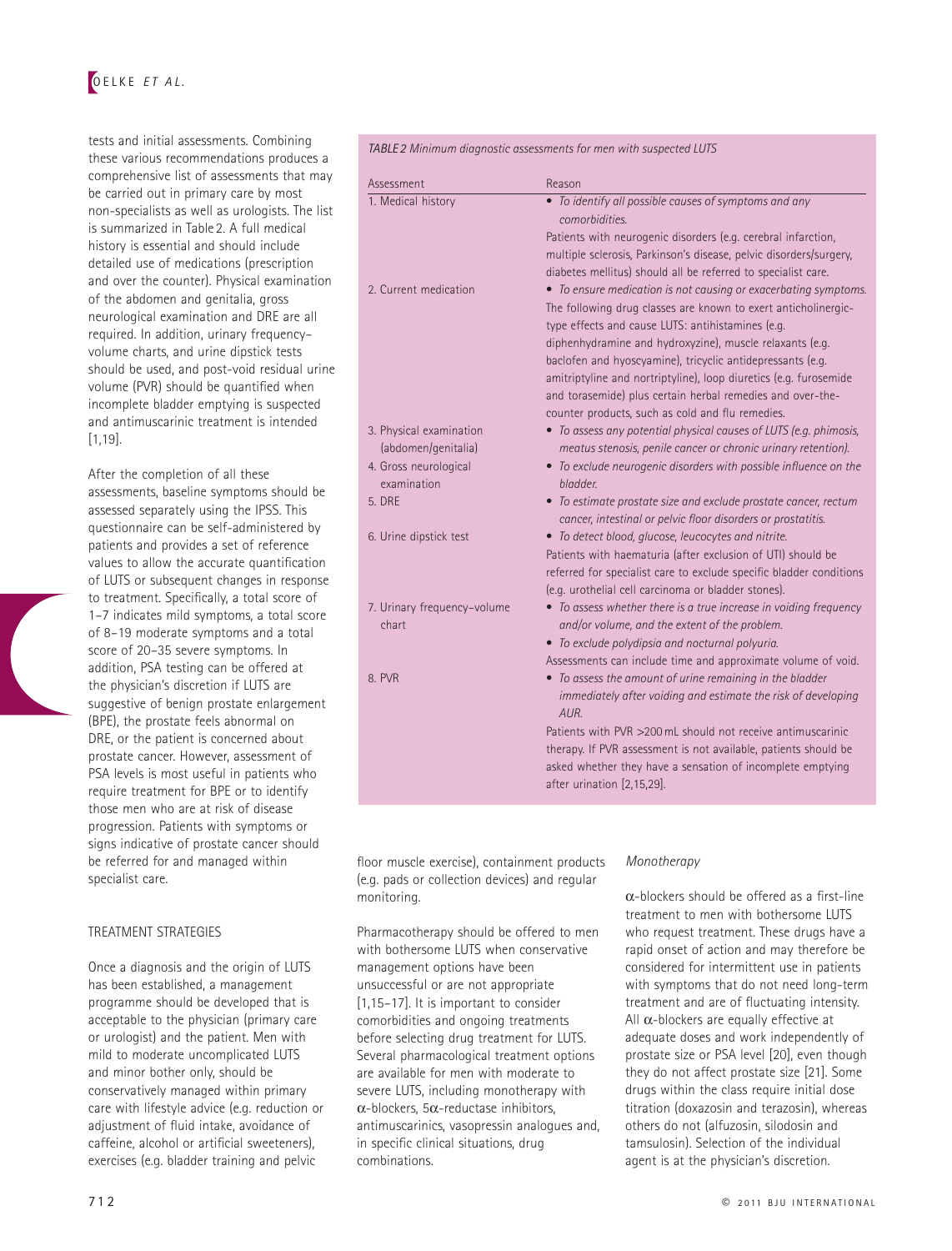5 α -reductase inhibitors (dutasteride and finasteride) may be offered to men who have moderate to severe LUTS and an enlarged prostate (>40 g or a PSA level  $> 1.4$  ng/mL) [22] and who are considered to be at increased risk of disease progression, to help avoid the need for prostate surgery and to reduce the risk of AUR. These drugs reduce prostate size by 15-25% and circulating PSA levels by ≈ 50% [ 23 ] . Patients should be advised that the clinical effects of these drugs will not become apparent until after a minimum treatment duration of 6 – 12 months. Long-term therapy should therefore be discussed with the patient before treatment initiation.

 Antimuscarinics (e.g. fesoterodine, tolterodine and solifenacin) may be used to manage storage symptoms (OAB) in men with LUTS [1]. Although the majority of patients included in clinical trials of these agents have been women, men with storage symptoms experienced similar benefits and side effects with antimuscarinics in these studies. Antimuscarinics are efficacious both as first-line therapy for prominent storage LUTS and as second-line treatment for those men who have previously failed other medications. Antimuscarinics are not advised (or cautious prescribing is recommended) in men with relevant BOO, as identified from the patient history, IPSS, and/or evidence of clinically significant PVR (>200 mL). Efficacy and safety profiles of drugs within the class are similar; however, physicians may wish to consider the available formulations and dosage options when choosing a specific agent [24]. For example, newer agents that are available in once daily formulations (e.g. propiverine, solifenacin and tolterodine) are generally better tolerated than older drugs, e.g. oxybutynin, and the option of dose titration with some agents (e.g. darifenacin, fesoterodine and solifenacin) might be desirable for specific patients.

 Oral agents that decrease night-time urine production (vasopressin analogue and loop diuretics) may be offered to men with nocturnal polyuria if other medical causes have been excluded (e.g. intake of diuretics at night time, polydipsia or diabetes) and other treatments have provided no benefit for this specific condition. The vasopressin analogue desmopressin is taken once daily before sleeping, and careful dose titration is required. The patient should also be advised

to stop drinking fluids from at least 1 h before using desmopressin until 8 h thereafter. Serum sodium concentrations should be carefully monitored, particularly in men aged ≥65 years or those who have values below the normal range [1,17]. (See follow-up and safety measures for further details.) Alternatively, late afternoon administration of a diuretic, which produces a diuresis in the early evening, can also reduce nocturnal production of urine, thereby reducing nocturnal frequency.

#### **Key points 2**

- *Pharmacological treatment options for men with bothersome moderate to severe LUTS, after consideration of comorbidities and current medication*
- **α-blockers:** bothersome LUTS, request for fast symptom relief; or those with fluctuating severity of symptoms
- **5 α-reductase inhibitors:** enlarged prostate (>40 mL), high risk of disease progression
- **Antimuscarinics:** predominant storage symptoms, request for fast symptom relief
- **Vasopressin analogue and loop diuretics:** isolated or predominant nocturnal polyuria

#### *Combination therapy*

 For some patients, monotherapy will be insufficient to control all LUTS adequately. Combination treatment has been shown to be more efficacious than either type of monotherapy, but additional adverse events and costs have to be weighed against improved efficacy. The combination of an  $\alpha$ -blocker and a 5 $\alpha$ -reductase inhibitor may be considered for men with bothersome moderate to severe LUTS, enlarged prostate  $($  >40 mL or PSA  $>$ 1.4 ng/mL)  $[22]$  and reduced urinary flow rate, with high risk of BPH disease progression. The  $\alpha$ -blocker is responsible for fast LUTS relief and the  $5\alpha$ -reductase inhibitor for prevention or delay of disease progression. For men with moderate to severe LUTS with remaining storage symptoms after treatment with either monotherapy, the combination of an  $\alpha$ -blocker with an antimuscarinic should be considered.

#### **Key points 3**

*Monotherapy is inadequate for some patients with moderate to severe LUTS. In such patients, tailored combination therapy can be considered.*

- **α-blocker + 5 α-reductase inhibitor:** enlarged prostate, reduced flow, high risk of AUR or prostate surgery
- **α-blocker + antimuscarinic:** storage symptoms persist after initial  $\alpha$ -blocker monotherapy

#### *Concomitant medications*

 Patients should be advised that the use of other medications can affect the efficacy and safety of antimuscarinics (e.g. cold and influenza medications containing phenylpropanolamine and diphenhydramine). As already suggested, physicians should question patients about current prescription and over-the-counter medication, but also remind patients to seek their advice before starting new medication. Some examples of drugs known to affect the efficacy of LUTS medication are included in Table 3. In addition, the importance of continuing recommended exercises and lifestyle changes should be reinforced (e.g. modification of fluid intake, avoidance of caffeine, alcohol and artificial sweeteners).

## FOLLOW-UP AND SAFETY MEASURES

 Men who are being assessed using watchful waiting or who are practising behavioural or lifestyle modifications should be reviewed at 6 months and then annually, provided there is no deterioration of symptoms or development of absolute indications for surgical treatment, i.e. urinary retention, recurrent UTIs, macroscopic haematuria caused by the prostate and resistant to drug treatment (antibiotics or  $5\alpha$ -reductase inhibitors), bladder stones or upper urinary tract dilation with or without impaired renal function.

 Once drugs have been prescribed, patients receiving  $α$ -blockers, antimuscarinics, or combinations of α -blockers with antimuscarinics or  $5\alpha$ -reductase inhibitors, should be reviewed at 4-6 weeks after drug initiation to determine treatment response. If patients gain symptomatic relief in the absence of troublesome side effects,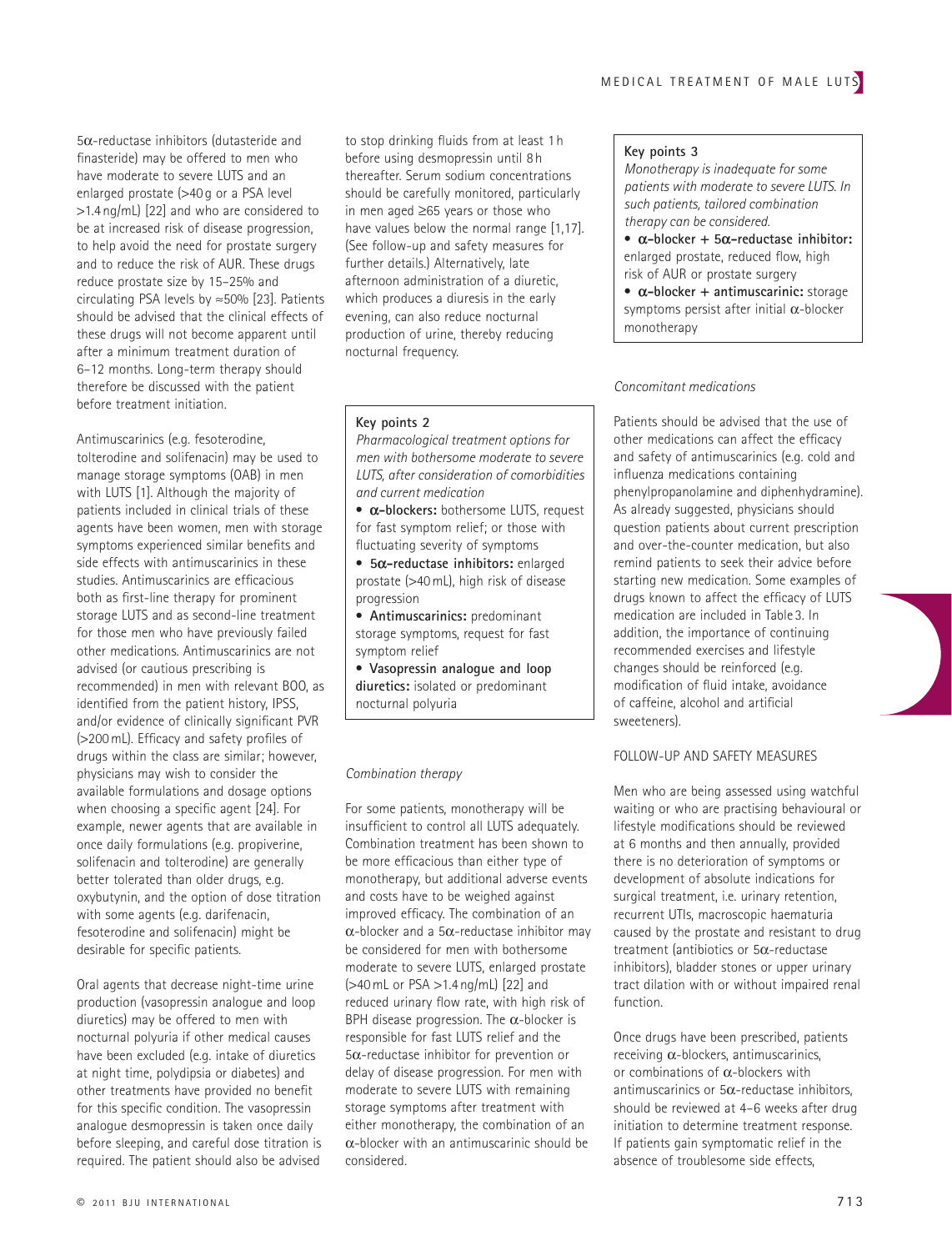

 $\alpha$ -blockers, antimuscarinics, or the combinations may be continued. Patients receiving  $5\alpha$ -reductase inhibitors should be reviewed after 12 weeks and at 6 months to determine treatment response and side effects.

 For patients receiving oral desmopressin, serum sodium concentration should be measured at days 3 and 7 and after 1 month, because of an increased risk of hyponatraemia in those aged ≥65 years [1]. Measurement of serum sodium concentration is always indicated whenever dose adjustment has occurred. Thereafter, if serum sodium concentration has remained within the normal range, sodium levels should be measured every 3-6 months. Measurement of serum sodium concentration and assessment of frequency volume chart are recommended at follow-up visits.

 Patients who have bothersome LUTS that have not responded to conservative management or pharmacotherapy should be referred for specialist care. Similarly, patients should be referred for specialist assessment if they have LUTS complicated by recurrent or persistent UTI, hydronephrosis/renal impairment, bladder stones (absolute indications for prostate surgery), bladder diverticula, or suspected urological cancer.

*Several trigger points should stimulate the review of treatment options and raise the possibility of referral to a specialist:* • Uncontrolled or increased LUTS,

• Development of hesitancy or inability

• Clinical uncertainty and suspicion of

**Key points 4** 

• UTIs

increase in PVR

prostate cancer

to pass (void) urine

despite active treatment

 • Macroscopic haematuria • Deterioration of kidney function • Unexplained, clinically significant

LUTS MANAGEMENT ALGORITHM

 An overview of the minimum basic assessments required to diagnose and manage LUTS within primary care is shown in Fig. 1. This decision tree shows the various stages of clinical assessment required to

#### *TABLE 3 Examples of drugs with known antimuscarinic effects that should be reviewed when prescribing antimuscarinics for storage LUTS in men (adapted from Rudolph* et al *. 2008) [ 30 ]*

|                       | Extent of antimuscarinic effect |                                    |                                                |  |
|-----------------------|---------------------------------|------------------------------------|------------------------------------------------|--|
| Drug class/action     | High                            | Medium                             | Low                                            |  |
| Antidepressants,      | Amitryptiline                   | Despiramine                        | Haloperidol                                    |  |
| antipsychotics        | Imipramine                      | Nortryptyline                      | Mirtazapine                                    |  |
|                       | Perphenazine                    | Olanzapine                         | Paroxetine                                     |  |
|                       | Thioridazine                    |                                    | Pramipexole                                    |  |
|                       | Thiothixene                     |                                    | Quetiapine                                     |  |
|                       | Trifluoperazine                 |                                    | Risperidone                                    |  |
|                       |                                 |                                    | Trazodone                                      |  |
|                       |                                 |                                    | Ziprasidone                                    |  |
| Antiemetics           | Fluphenazine                    | Prochlorperazine                   | Metoclopramide                                 |  |
|                       | Promethazine                    |                                    |                                                |  |
| Antihistamines        | Chlorpheniramine                | Cetirizine                         |                                                |  |
|                       | Cyproheptadine                  | Loratidine                         |                                                |  |
|                       | Diphenhydramide                 |                                    |                                                |  |
|                       | Hydroxyzine                     |                                    |                                                |  |
|                       | Meclizine                       |                                    |                                                |  |
| Antimotility/         |                                 | Cimetidine                         | Ranitidine                                     |  |
| antidiarrhoeal        |                                 | Loperamide                         |                                                |  |
| Antispasmodics/muscle | Atropine products               | Baclofen                           | Methocarbamol                                  |  |
| relaxants             | Carisoprodol                    | Cyclobezaprine                     |                                                |  |
|                       | Dicyclomine                     |                                    |                                                |  |
|                       | Hyposcyamide                    |                                    |                                                |  |
|                       | Tizanidine                      |                                    |                                                |  |
| Decongestants         |                                 | Pseudoephredrine +<br>triprolidine |                                                |  |
| Dopaminergic agents   | Chlorpromazide                  | Amantadine                         | Carbidopa-levodopa<br>Entacapone<br>Selegiline |  |

accurately diagnose LUTS and determine an acceptable management plan incorporating appropriate pharmacotherapy.

 Urine analysis should be used to exclude infection as a cause of LUTS, followed by assessment of complete medical history, frequency – volume charts, and PSA levels wherever appropriate. Patients suspected of having a malignant or complicated bladder or prostate disease, or those who have severe symptoms from BOO or require surgery, should be managed by a specialist. All other patients can be treated with appropriate pharmacotherapy or monitored for progressive disease within primary care or by a urologist.

## INCIDENCE OF AUR

 The occurrence of AUR as a consequence of using antimuscarinic agents is a concern often voiced by clinicians. The assumed

increased risk of AUR during antimuscarinic treatment is based on pathophysiological considerations but has not been proven scientifically. AUR rates with antimuscarinics are generally low and similar to those reported in men with untreated LUTS. Epidemiological data estimate the incidence of AUR in community dwelling men at 0.5-2.5% per year, which is cumulative and increases with age [25]. The presence of BPH (enlarged prostates) and high serum PSA levels further increases the risk of developing AUR, whether or not patients are receiving treatment. A meta-analysis of antimuscarinic trials conducted in men and women with OAB reported an incidence of urinary retention of 1.1% overall, compared with 0.2% for placebo [26]. More recently, a review on the use of antimuscarinics in men with LUTS suggestive of BOO concluded that voiding difficulty and AUR occur infrequently across antimuscarinic monotherapy studies [24].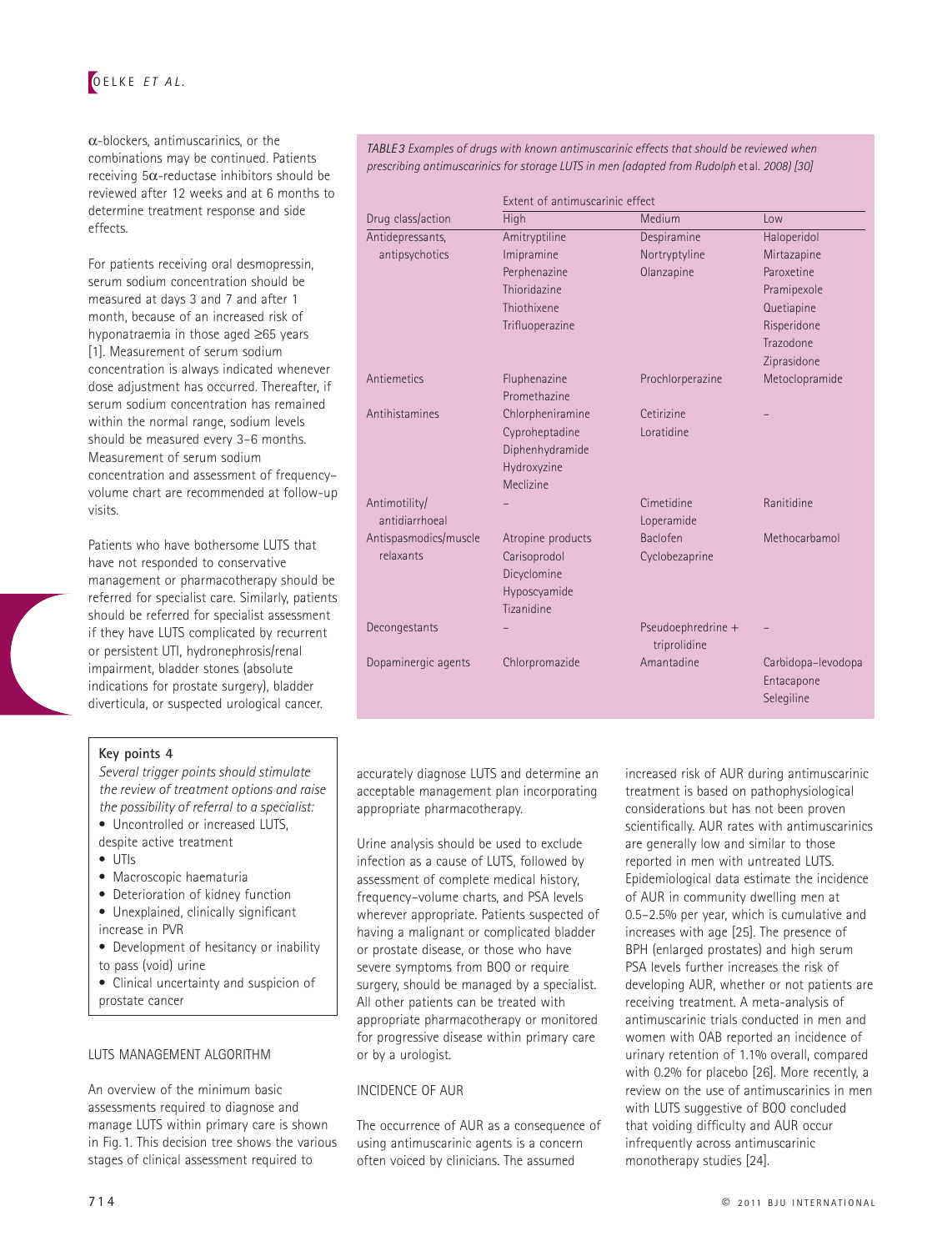*FIG. 1. Male LUTS management path.* 



 As already discussed, in men with BOO, antimuscarinic drugs are contraindicated (or should be prescribed with caution); however, it is reasonable to consider an antimuscarinic in men unless there is striking evidence of severe BOO [27]. One meta-analysis suggests that antimuscarinic use in men with LUTS suggestive of BPH is safe and associated with a small (clinically insignificant) increase in PVR, but not AUR [28]. Treatment quidelines suggest that antimuscarinics can be safely combined with  $\alpha$ -blockers where symptom relief has been insufficient with the monotherapy of either drug [1,17]. Cautious co-prescribing is recommended in the EAU guidelines in those suspected of having BOO, with PVR measurement advised as a follow-up assessment. Many other drug classes are also known to exert antimuscarinic effects (e.g. antidepressants, antihistamines and loop diuretics) and should be carefully monitored or avoided when using antimuscarinics. It is important to know all patients' prescribed and over-the-counter medication before starting an antimuscarinic to avoid unnecessary serious side effects

such as AUR. A summary of commonly prescribed drugs with antimuscarinic effects is shown in Table 3.

 Based on current evidence, the risk of AUR from antimuscarinics is low and similar to that observed with placebo, provided that all recommended assessments have been performed, there is no striking evidence of BOO, and patients are appropriately monitored.

#### **Key points 5**

*Several triggers should indicate that a patient has developed urinary retention during treatment for moderate to severe LUTS*

- General discomfort or severe lower abdominal pain
- Bloating of the lower abdomen or belly
- A persistent need to urinate, but inability to pass (void) urine
- Constant, urgent need to urinate
- Small urinary portions
- Night-time urinary incontinence

 If urinary retention is suspected, discontinue antimuscarinic therapy immediately and refer for specialist care. In severe cases, consider immediate bladder catheterization. Timely and appropriate intervention should resolve urinary retention and avoid the need for prostatic surgery.

#### SURGICAL PROCEDURES

 Surgery is appropriate for patients with moderate-to-severe LUTS who have not responded to drug treatment, or who have developed AUR or other BPH-related complications (see absolute indications for surgery). Only patients with particularly bothersome symptoms who insist on first-line treatment with the most immediately effective therapy should be considered for surgery without prior medical management.

#### *Voiding symptoms*

 For men with LUTS secondary to BPE/BOO, patients should be offered TURP, transurethral vaporization of the prostate, or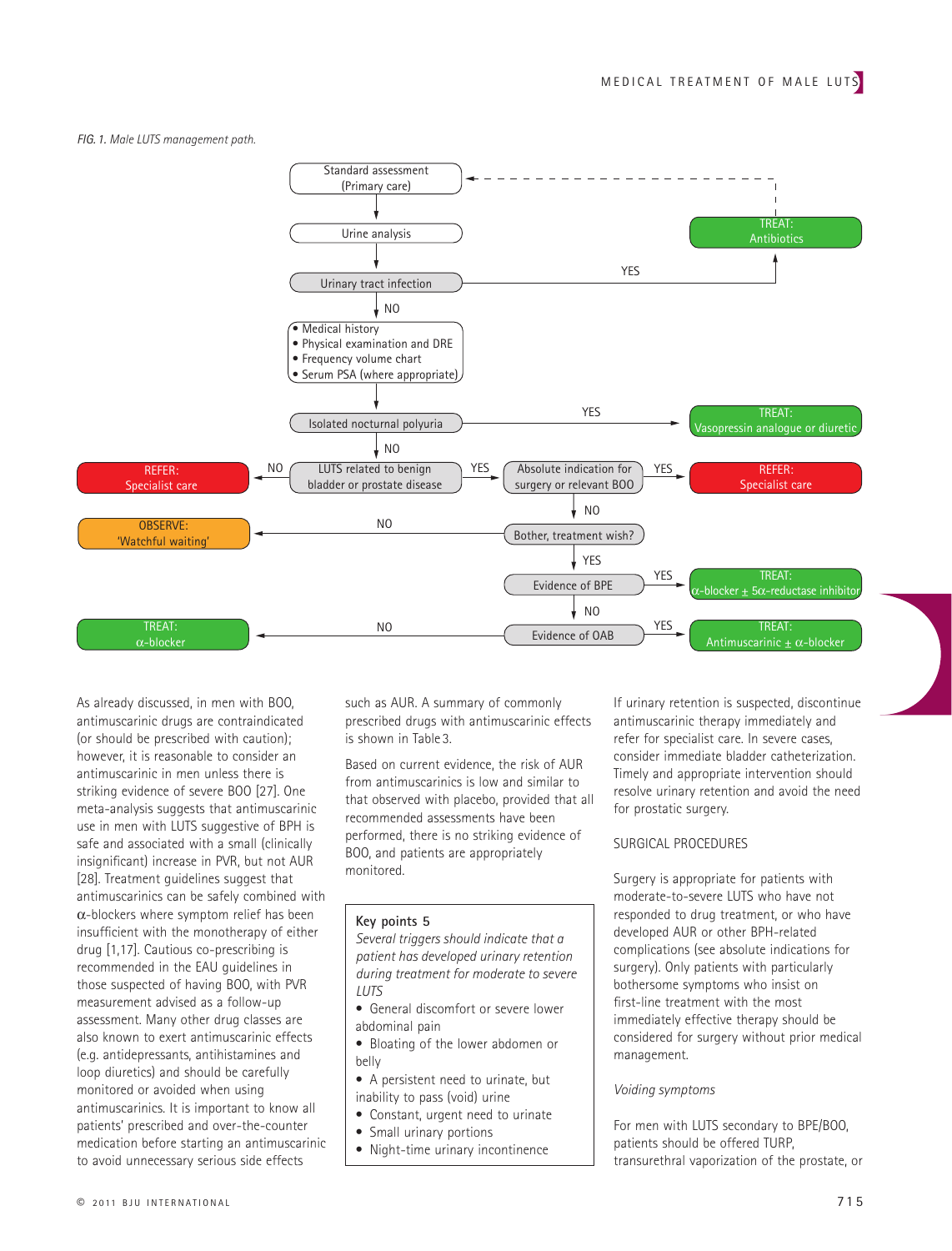holmium laser enucleation of the prostate. Transurethral incision of the prostate can be considered for men with a prostate volume < 30 mL, and open prostatectomy for men with a volume  $> 80$  mL.

#### *Storage symptoms*

 Men with predominant storage symptoms suggestive of detrusor overactivity, but without BOO, should be offered sacral nerve stimulation, bladder wall injection with botulinum toxin or cystoplasty. Urinary diversion may be considered for patients with intractable urinary tract symptoms (where all other procedures have failed), and implantation of an artificial sphincter can be considered for stress urinary incontinence.

#### **Key points 6**

*Surgery should only be considered for men whose symptoms have not responded to conservative management and pharmacotherapy, or where these options were unsuitable or unacceptable to the patient. Surgical options should be discussed within specialist care.*

 • Recurrent urinary retention, recurrent UTI, or recurrent macroscopic haematuria attributable to BPH or BPE

 • Dilatation of the upper urinary tract or impaired renal function attributable to BPH or BOO

## **DISCUSSION**

 National and international guidelines for the management of male LUTS and OAB have been developed [1,15-17]; these are comprehensive, but somewhat impractical and complicated for everyday use. The suspected under-reporting of male LUTS and suboptimal use of pharmacotherapy in practice may be at least partly attributable to low adoption of these over-complicated guidelines in clinical practice.

 The prevalence of LUTS and OAB, and their impact on HRQoL and associated costs to society, are well documented  $[5,7-10]$ , but the number of patients receiving treatment remains low. Current practice in primary care and by urologists may be inconsistent with guidelines, owing to misconceptions about the available treatments. For example, male patients with storage LUTS are often inappropriately prescribed  $\alpha$ -blockers or

 $5\alpha$ -reductase inhibitors to treat suspected underlying BOO, even though its actual incidence is low. By contrast, only 6-7% of men with storage LUTS in the UK [13] and ≈ 24% of American men with a diagnosis of OAB [14] receive appropriate treatment, which may be attributable to the misconception that antimuscarinics are not as effective as  $\alpha$ -blockers or 5 $\alpha$ -reductase inhibitors in men, or misplaced fears regarding the risk of AUR. The current evidence base, although limited, shows that antimuscarinics can be used safely in men with LUTS and are not associated with an increased risk of AUR. The assessment and treatment path provided in the present review aims to further increase the quality of care provided by primary care specialists and urologists and to improve patient satisfaction.

## **FUNDING AND ACKNOWLEDGEMENTS**

 The original concept for this manuscript was developed by the authors at a meeting funded by Astellas Pharma Europe, Ltd. Writing and editing assistance was provided by Sophie Berry and David Hallett of Darwin Healthcare Communications, UK, and funded by Astellas. Astellas has not influenced the content of these clinical recommendations.

## **CONFLICT OF INTEREST**

Matthias Oelke:

- Apogepha, paid consultant to sponsor and study investigator
- Astellas, paid consultant to sponsor and study investigator
- GSK, paid consultant to sponsor
- Ferring, paid consultant to sponsor
- Pfizer, paid consultant to sponsor and study
- investigator
- Teva, paid consultant to sponsor
- David Castro-Diaz:
- Astellas, paid consultant to sponsor and study investigator
- Pfizer: paid consultant
- Allergan: study investigator
- Emmanuel Chartier-Kastler:
- AZ, study investigator
- Allergan, study investigator and paid consultant
- Astellas, study investigator, paid consultant and paid speaker
- Ispen, study investigator
- Medtronic, study investigator, paid consultant and paid speaker

 Bouchara Recordati, study investigator AB Sciences, study investigator Coloplast, study investigator Zambon, paid consultant AMS, paid speaker Tom McNicholas: Astellas, paid consultant Piotr Radziszewski: Astellas, consultant, lecturer and clinical trials Pfizer, lecturer GSK, lecturer Piarre Fabre, consultant and clinical trials Allergan, clinical trials ONO, consultant Mike Kirby: Has received financial support from the pharmaceutical industry for research, advice, conference attendance and lecturing. Astella, paid consultant G.S.K., paid investigator, speaker and consultant Pfizer, paid consultant and speaker Takeda, paid consultant and speaker Bayer, paid consultant and speaker Lilly, paid consultant and speaker

MSD, paid consultant and speaker

## **REFERENCES**

- 1 **EAU Guidelines.** Treatment of nonneurogenic male LUTS. Available at: http://www.uroweb.org/gls/pdf/12\_Male\_ LUTS.pdf. Accessed June 2011
- 2 **Abrams P, Cardozo L, Fall M** *et al***.** The standardisation of terminology of lower urinary tract function: report from the Standardisation Sub-committee of the International Continence Society. *Neurourol Urodyn* 2002 ; **21** : 167 – 78
- 3 **Irwin DE, Milsom I, Hunskaar S** *et al***.**  Population-based survey of urinary incontinence, overactive bladder, and other lower urinary tract symptoms in five countries: results of the EPIC study. *Eur Urol* 2006 ; **50** : 1306 – 14
- 4 **Milsom I, Abrams P, Cardozo L, Roberts RG, Thuroff J, Wein AJ.** How widespread are the symptoms of an overactive bladder and how are they managed? A population-based prevalence study. *BJU Int* 2001; 87: 760 – 6
- 5 **Stewart WF, Van Rooyen JB, Cundiff GW** *et al***.** Prevalence and burden of overactive bladder in the United States. *World J Urol* 2003 ; **20** : 327 – 36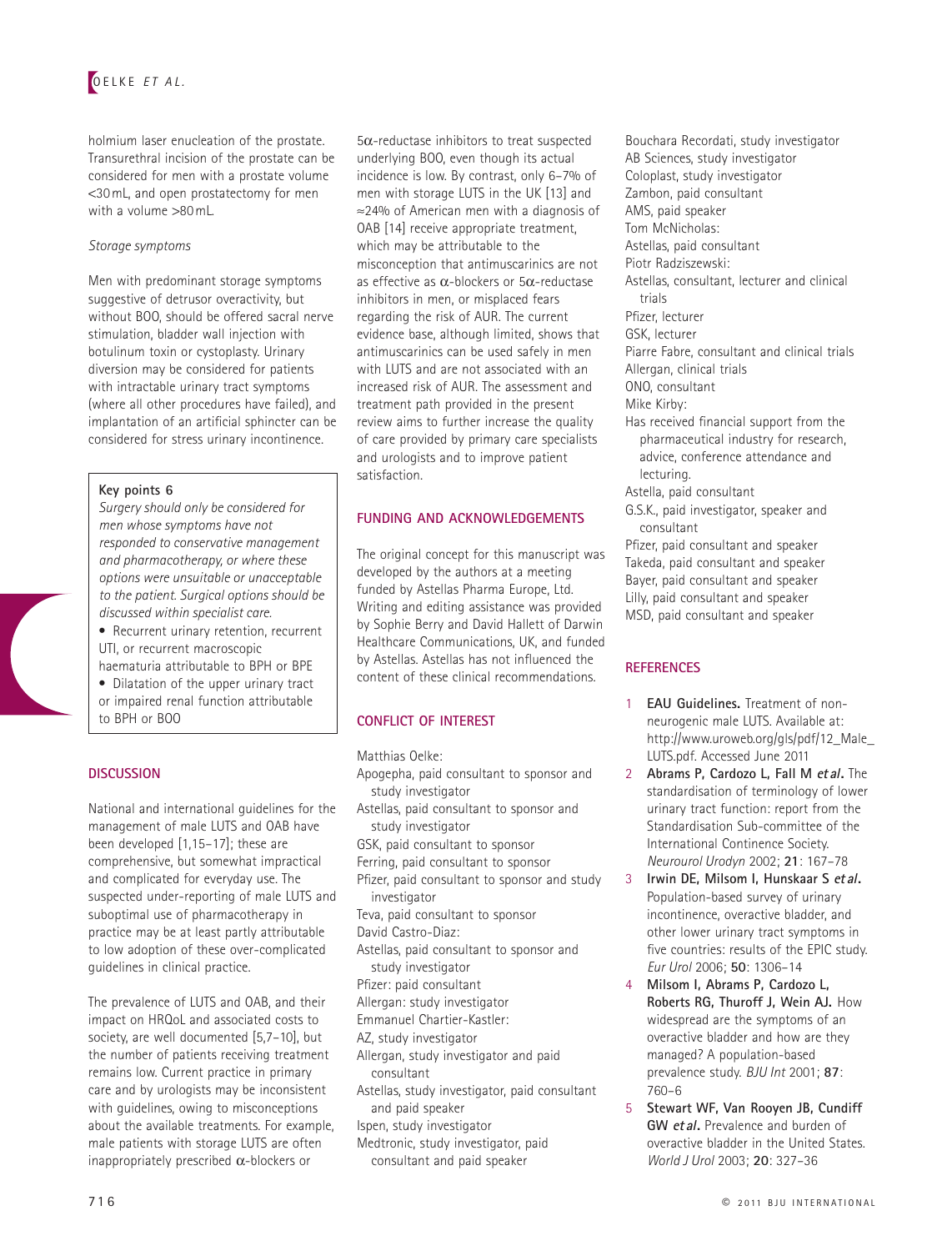- 6 **Irwin DE, Milsom I, Kopp Z, Abrams P, Artibani W, Herschorn S.** Prevalence, severity, and symptom bother of lower urinary tract symptoms among men in the EPIC study: impact of overactive bladder . *Eur Urol* 2009 ; **56** : 14 – 20
- 7 **Abrams P, Kelleher CJ, Kerr LA, Rogers RG.** Overactive bladder significantly affects quality of life . *Am J Manag Care* 2000 ; **6** : S580 – 90
- 8 **Coyne KS, Payne C, Bhattacharyya SK** *et al***.** The impact of urinary urgency and frequency on health-related quality of life in overactive bladder: results from a national community survey . *Value Health*  $2004 \cdot 7 \cdot 455 - 63$
- 9 **Coyne KS, Sexton CC, Irwin DE, Kopp ZS, Kelleher CJ, Milsom I.** The impact of overactive bladder, incontinence and other lower urinary tract symptoms on quality of life, work productivity, sexuality and emotional well-being in men and women: results from the EPIC study . *BJU Int* 2008 ; **101** : 1388 – 95
- 10 **Irwin DE, Milsom I, Kopp Z, Abrams P, Cardozo L.** Impact of overactive bladder symptoms on employment, social interactions and emotional well-being in six European countries. *BJU Int* 2006; **97** : 96 – 100
- 11 **Sexton CC, Coyne KS, Vats V, Kopp ZS, Irwin DE, Wagner TH.** Impact of overactive bladder on work productivity in the United States: results from EpiLUTS . *Am J Manag Care* 2009 ; **15** : S98-107
- 12 **Onukwugha E, Zuckerman IH, McNally D, Coyne KS, Vats V, Mullins CD.** The total economic burden of overactive bladder in the United States: a diseasespecific approach. Am J Manag Care 2009 ; **15** : S90 – 7
- 13 Morant SV, Reilly K, Bloomfield GA, **Chapple C.** Diagnosis and treatment of lower urinary tract symptoms suggestive of overactive bladder and bladder outlet obstruction among men in general practice in the UK. Int J Clin Pract 2008; **62** : 688 – 94
- 14 **Helfand BT, Evans RM, McVary KT.** A comparison of the frequencies of medical therapies for overactive bladder in men and women: analysis of more

than 7.2 million aging patients . *Eur Urol* 2010 ; **57** : 586 – 91

- 15 **Abrams P, Andersson KE, Birder L** *et al***.**  Fourth International Consultation on Incontinence Recommendations of the International Scientific Committee: evaluation and treatment of urinary incontinence, pelvic organ prolapse, and fecal incontinence . *Neurourol Urodyn* 2010 ; **29** : 213 – 40
- 16 **McVary KT, Roehrborn CG, Avins AL** *et al***.** Update on AUA Guideline on the Management of Benign Prostatic Hyperplasia . *J Urol* 2011 ; **185** : 1793 – 803
- 17 **Chapple C, Billington A, Joachlin P** *et al***.** NICE clinical guideline 97. Lower urinary tract symptoms. The management of lower urinary tract symptoms in men . Available at: http:// www.nice.org.uk/guidance/CG97. Accessed June 2011
- 18 **Coyne KS, Margolis MK, Bavendam T, Roberts R, Elinoff V.** Validation of a 3-item OAB awareness tool . *Int J Clin Pract* 2011 ; **65** : 219 – 24
- 19 **AUA.** Guideline on the management of BPH: 2010 update. Available at: http:// www.auanet.org/content/guidelines-andquality-care/clinical-guidelines/ main-reports/bph-management/ chap\_1\_GuidelineManagementof(BPH). pdf. Accessed June 2011
- 20 **Lepor H.** Alpha blockers for the treatment of benign prostatic hyperplasia . *Rev Urol* 2007 ; **9** : 181 – 90
- 21 **McConnell JD, Roehrborn CG, Bautista OM** *et al***.** The long-term effect of doxazosin, finasteride, and combination therapy on the clinical progression of benign prostatic hyperplasia . *N Engl J Med* 2003 ; **349** : 2387 – 98
- 22 **Roehrborn CG, Boyle P, Bergner D** *et al*. Serum prostate-specific antigen and prostate volume predict long-term changes in symptoms and flow rate: results of a four-year, randomized trial comparing finasteride versus placebo. PLESS Study Group. *Urology* 1999; 54: 662 – 9
- 23 **Naslund MJ, Miner M.** A review of the clinical efficacy and safety of

5alpha-reductase inhibitors for the enlarged prostate. *Clin Ther* 2007; 29:  $17 - 25$ 

- 24 **Chapple C.** Antimuscarinics in men with lower urinary tract symptoms suggestive of bladder outlet obstruction due to benign prostatic hyperplasia . *Curr Opin Urol* 2010 ; **20** : 43 – 8
- 25 **Roehrborn CG.** Acute urinary retention: risks and management . *Rev Urol* 2005 ; **7** (Suppl. 4): S31-41
- 26 **Chapple CR, Khullar V, Gabriel Z, Muston D, Bitoun CE, Weinstein D.**  The effects of antimuscarinic treatments in overactive bladder: an update of a systematic review and meta-analysis. *Eur Urol* 2008 ; **54** : 543 – 62
- 27 **Abrams P, Kaplan S, De Koning Gans HJ, Millard R.** Safety and tolerability of tolterodine for the treatment of overactive bladder in men with bladder outlet obstruction . *J Urol* 2006 ; **175** : 999 – 1004
- 28 **Blake-James BT, Rashidian A, Ikeda Y, Emberton M.** The role of anticholinergics in men with lower urinary tract symptoms suggestive of benign prostatic hyperplasia: a systematic review and meta-analysis. *BJU Int* 2007 ; **99** : 85 – 96
- 29 **Yoshimura N, Chancellor MB.**  Differential diagnosis and treatment of impaired bladder emptying. Rev Urol 2004; **6** (Suppl. 1): S24-31
- 30 **Rudolph JL, Salow MJ, Angelini MC, McGlinchey RE.** The anticholinergic risk scale and anticholinergic adverse effects in older persons. Arch Intern Med 2008; **168** : 508 – 13

Correspondence: Matthias Oelke, Department of Urology, Hannover Medical School, Carl-Neuberg-Strasse 1, 30625 Hanover, Germany. e-mail: Oelke.Matthias@mh-hannover.de

Abbreviations: OAB, overactive bladder; **HRQoL**, health-related quality of life; **AUR**, acute urinary retention; **EAU**, European Association of Urology; NICE, National Institute for Health and Clinical Excellence ; **PVR**, postvoid residual urine volume; **BPE**, benign prostate enlargement.